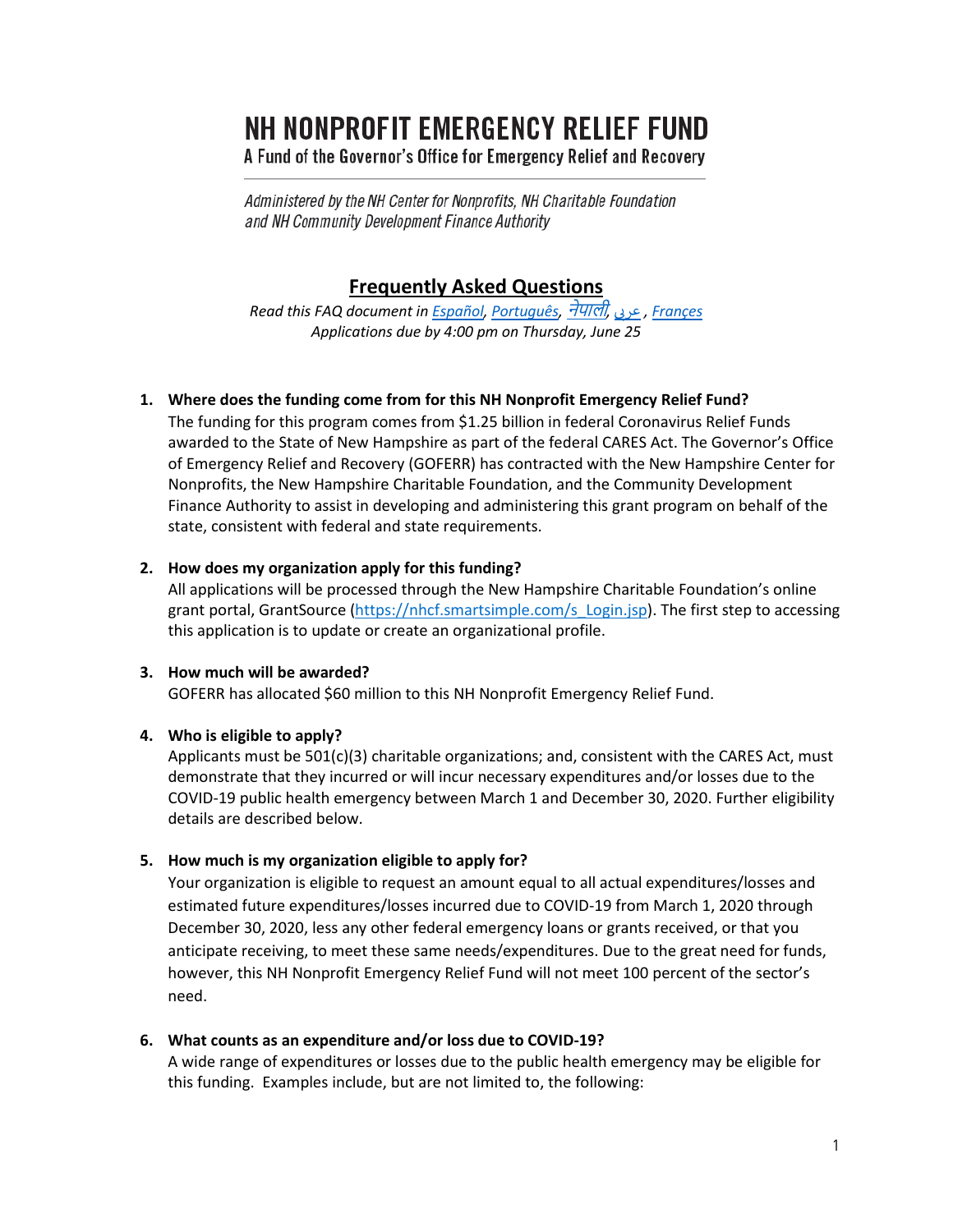#### Expenditures:

- Expenses for acquisition and distribution of medical and protective supplies, including sanitizing products and personal protective equipment
- Expenses for cleaning and disinfection of facilities
- Expenses for quarantining individuals
- Emergency financial assistance provided to individuals and families directly impacted by loss of income due to the public health emergency
- Expenses for food delivery to vulnerable residents to enable compliance with public health precautions
- Costs for additional staff hours to address enhanced direct care needs, or to replace volunteers rendered unavailable due to the public health emergency
- Expenses for equipment to improve telework capabilities, or other tools or supplies to support social distancing related practice change and service delivery
- Capital improvement projects incurred specifically to mitigate spread of the virus during this public health emergency.

### Net Losses:

- Net losses due to fundraising events cancelled because of stay-at-home orders or to promote social distancing
- Net losses due to reduced earned revenues (e.g. ticket sales, memberships) because of business or facility closures due to stay-at-home orders or to promote social distancing
- Net losses due to reduced earned revenues because of decreased public demand as a result of the public health emergency

### **7. How can my organization demonstrate expenditures or losses related to COVID-19?**

To start determining your eligible expenditures and/or losses please [review this worksheet.](https://www.nhcf.org/wp-content/uploads/2020/06/Financial-Worksheet.xlsx) While you do not have to use this template, it will provide a good example of how to calculate the basis for your request, and show your calculations. If you need further assistance, please email [nerf@nhcf.org](mailto:nerf@nhcf.org) and we will be glad to help.

### **8. Is this a first-come-first-served program?**

No, there will be no priority afforded those who apply early. All applications received by the posted deadline will be considered equally.

### **9. How much can applicants expect to receive?**

Award size will depend on the total requested by all applicants. We expect total requests to exceed the \$60 million in available funding. Thus, it is very likely that organizations awarded funding will receive less than their full requested amount.

### **10. Who will decide which organizations receive funding?**

A Fund Committee comprised of representatives of the New Hampshire Center for Nonprofits, the New Hampshire Charitable Foundation, and the New Hampshire Community Development Finance Authority will make grant determinations, which will be submitted to GOFERR and the Governor for final approval.

### **11. Who will disburse these grants?**

The State Treasury will disburse grant awards directly to nonprofit grantees.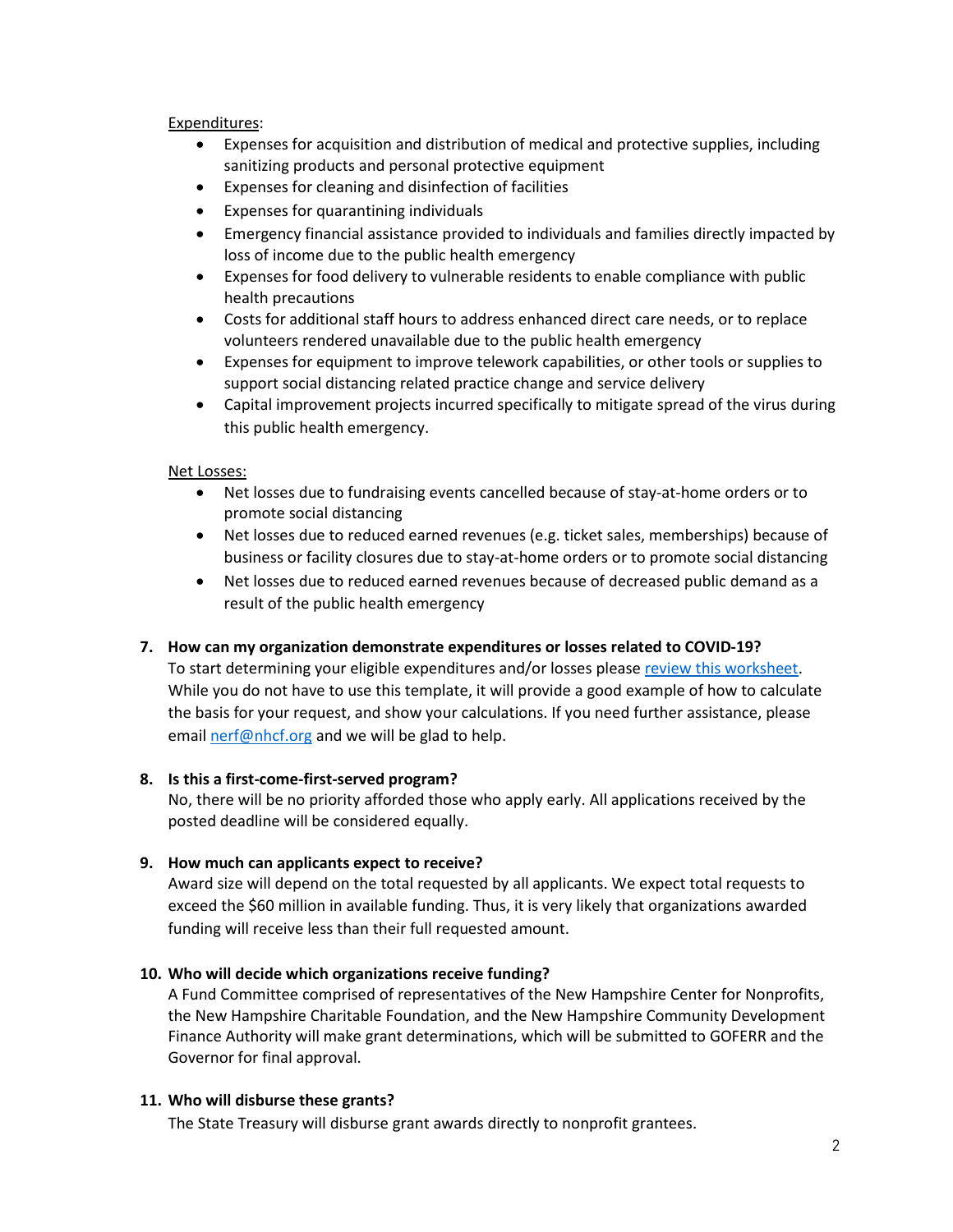# **12. If an organization is awarded funding, for what purpose can these grants be used?**

Based on current guidance, if funding is awarded for past eligible losses or expenditures then grant dollars are treated as reimbursement and can be used for any purposes consistent with the organization's mission. If funding is awarded for future projected expenses then it must be used specifically for those expenses.

# **13. Is there a deadline for the grant funds to be expended?**

The language of the CARES Act requires that all expenses or revenue losses must be incurred by or before December 30, 2020 to be allowable as the basis for an award. If funds are awarded to compensate for revenue losses that are actual or estimated will occur before December 30, there is no specific timeframe for nonprofits to expend these funds. Money awarded for estimated expenses must be spent December 30, 2020.

# **14. When will these grant dollars be distributed?**

We expect grants to be made no earlier than late July or early August. Funding determinations will be submitted to GOFERR and the Governor, and the state will make final grant decisions, verify required registrations (see below), and require a signed grant agreement before releasing grant awards.

# **15. Who is ineligible to apply for this program?**

The following organizations are NOT eligible to apply for this funding:

- Organizations eligible for primary relief under other GOFERR-approved funds, specifically th[e NH Childcare Relief Fund](https://www.goferr.nh.gov/covid-expenditures/nh-childcare-relief) and the [Healthcare System Relief Fund](https://www.goferr.nh.gov/covid-expenditures/healthcare-system-relief-fund)
- For-profit entities
- Organizations that are  $501(c)(4)$ s or  $501(c)(6)$ s
- Schools K-12 including charter, public and private
- Booster clubs
- Municipalities, municipal subdivisions, or other government agencies
- Colleges or universities
- Assisted living and retirement communities
- Grant-making Foundations
- Trade associations
- Credit unions
- Insurance trusts
- Entities that exist solely to administer scholarship funds and programs
- Country clubs, golf clubs, other private clubs
- Cemetery trusts and associations
- Fraternal orders

# **16. What are "healthcare organizations" for purposes of this fund that will not be eligible to apply?**

Organizations that bill for clinical health care treatment and services are ineligible for the NH Nonprofit Emergency Relief Fund as a healthcare organization. Organizations that do not provide clinical care and do not bill for health care reimbursement would be eligible to apply to the Nonprofit Emergency Relief Fund.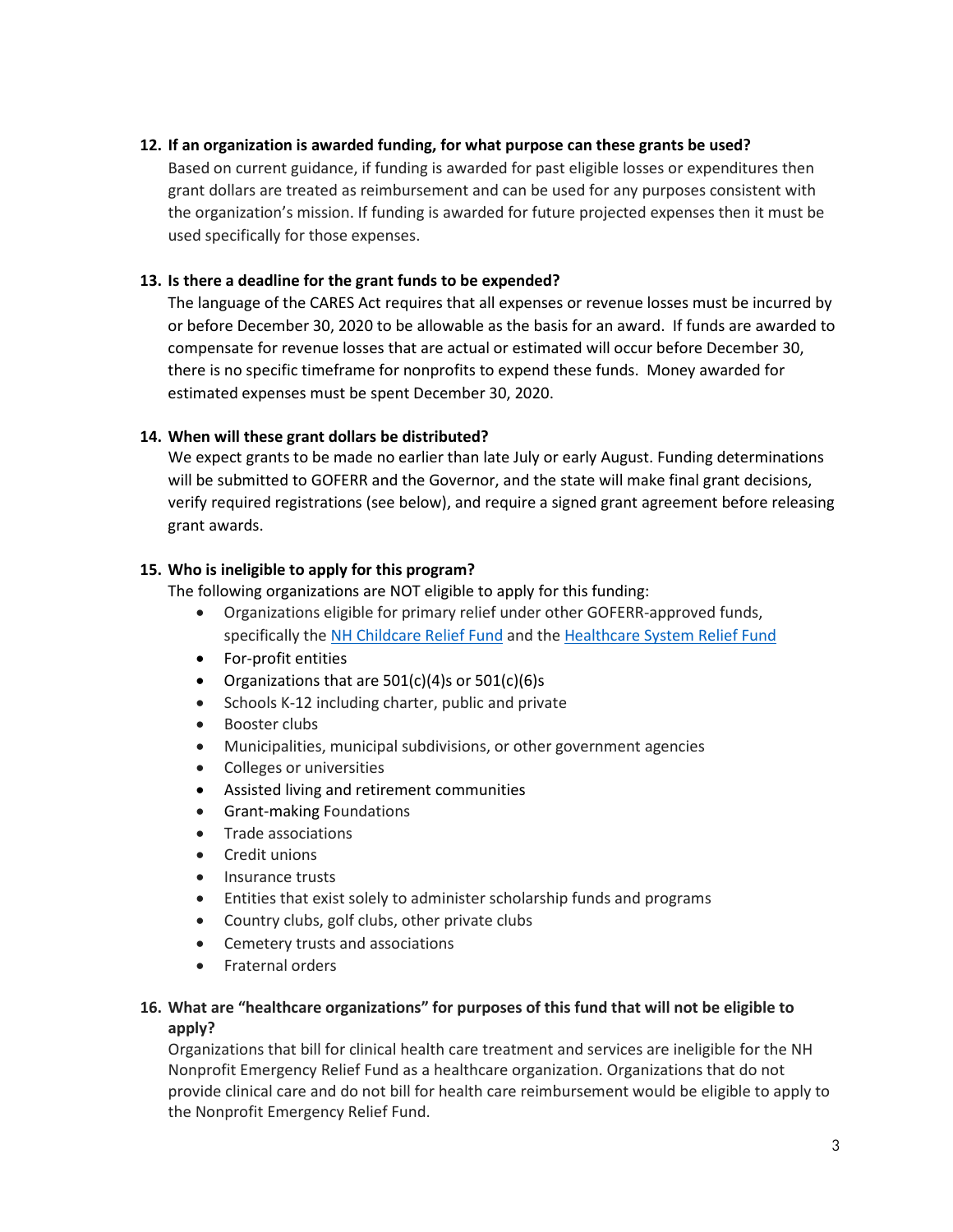# **17. What if my organization is eligible to apply for other GOFERR-approved CARES Act funds, but only for a small portion of our broad array of programs?**

We recognize that some nonprofits provide a broad range of programs and services. If an organization has experienced significant expenditures or losses for programs that are not eligible to apply for other GOFERR-approved funds, the organization may apply to the NH Nonprofit Emergency Relief Fund for the portions of its work that are not eligible for other GOFERR programs. The application should be completed with focus only on these other portions of the work, and all requests calculations must separate out programs that were eligible for the [NH Childcare Relief Fund,](https://www.goferr.nh.gov/covid-expenditures/nh-childcare-relief) [Healthcare System Relief Fund,](https://www.goferr.nh.gov/covid-expenditures/healthcare-system-relief-fund) or other GOFERR-approved programs.

#### **18. Are faith-based or religious organizations eligible to apply?**

Religious organizations are eligible solely with regard to any nonsectarian programs or services that are offered to the general public without regard to faith, affiliation, religious belief or practice, and that are provided in a non-discriminatory way that benefits the larger community. E.g. a church runs a food pantry that is open to all in need, without regard to their church membership or adherence to any particular religious beliefs or practices. Costs of the food pantry, but not the other aspects of the church such as worship and religious instruction, may form the basis of an application.

#### **19. What if my organization is headquartered outside of New Hampshire?**

Funding under this program is only available to support work taking place in New Hampshire by organizations that have both paid staff and physical facilities within NH state boundaries. The application should be completed with a focus only on New Hampshire-specific work, and all financial submissions must separate out New Hampshire activities from overall work.

- **20. What if we are headquartered inside of New Hampshire, but also work in other states?** The application should be completed with a focus only on New Hampshire-specific work.
- **21. If my organization is not a stand-alone 501(c)(3) and relies upon a fiscal sponsor are we still eligible to submit an application?**

While only 501(c)(3) organizations are eligible to apply for the NH Nonprofit Emergency Relief Fund, we recognize that there are some  $501(c)(3)$  organizations that operate as fiscal agents for one or more other community groups. Therefore, the  $501(c)(3)$  host organization may submit an application on its own behalf, as well as a separate application on behalf of any entity for which it acts as fiscal agent. If you have questions or would like to discuss this further, please send an email to: [nerf@nhcf.org](mailto:nerf@nhcf.org)

**22. What if my organization received a PPP loan or other federal funds, or expects to receive other federal funds? Am I still eligible to apply?** 

Yes, however you will be asked to specify how much you received, or expect to receive, in other federal emergency related loans or grants. There is no "double dipping" — this program can fund only remaining expenses or losses not covered by other federal funds.

**23. If I am awarded a grant from the state, what will be required to receive the funds?** 

The state will require all organizations to confirm federal debarment status and be registered in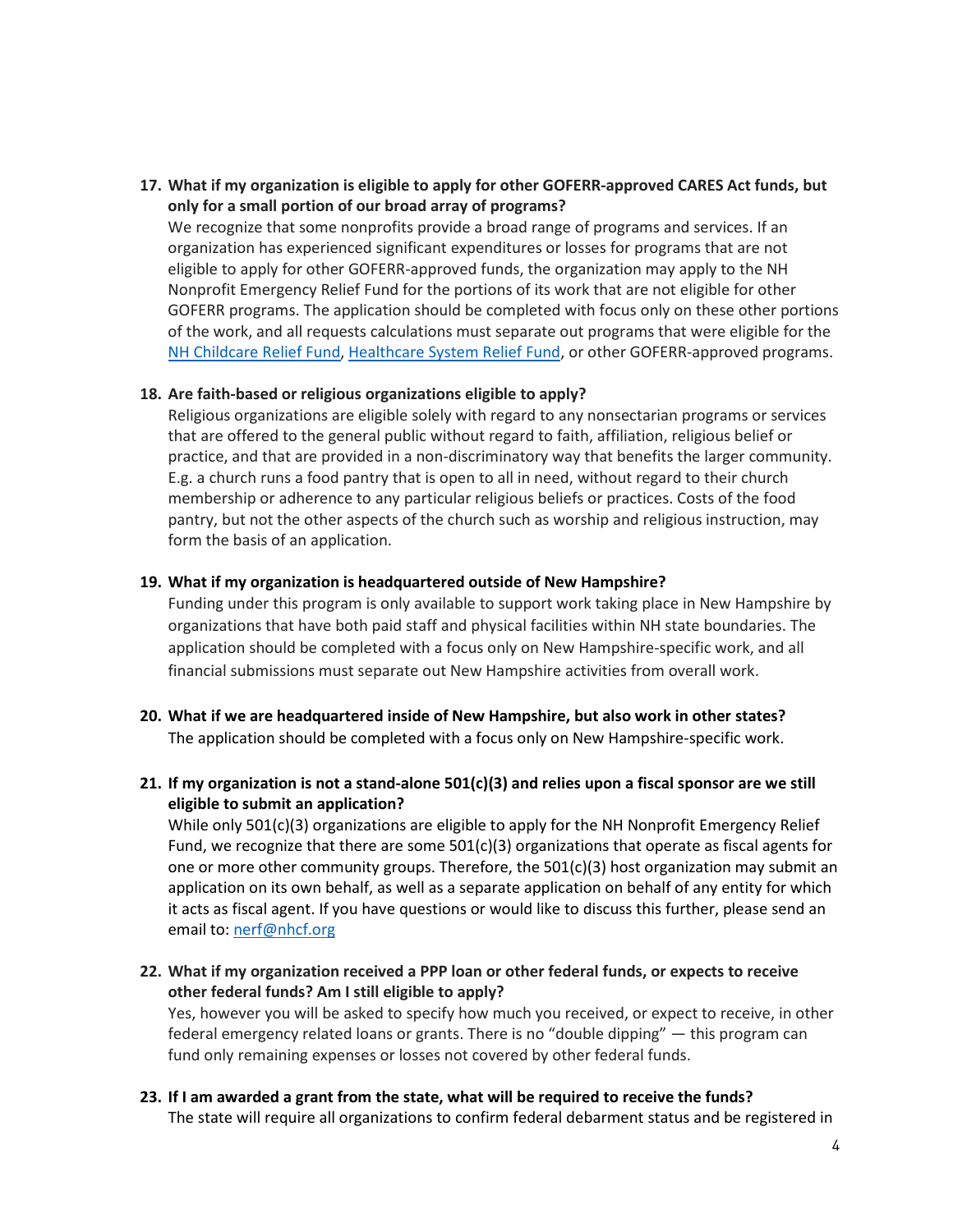the state vendor system. The state may require registration on SAM.gov. View [information on](https://www.nhcf.org/wp-content/uploads/2020/06/Instructions-for-Debarment_DUNS_SAM.gov_State-Vendor-No_6-18-20.pdf)  [how to complete these actions.](https://www.nhcf.org/wp-content/uploads/2020/06/Instructions-for-Debarment_DUNS_SAM.gov_State-Vendor-No_6-18-20.pdf) Finally, the state is also in the process of finalizing service agreements that any fund recipient would be required to sign and uphold. As soon as they are available, the agreements will be posted.

# **24. What if my organization has a pending application for other federal funds, but we do not yet know whether or how much other federal funding we may receive?**

According to the CARES Act and related federal guidance, expenses that have been or will be reimbursed under any other federal program are ineligible for payment with these funds. Your organization will be required to manage this federal grant in concert with any other federal funding you may receive. If you subsequently receive other federal funds to reimburse for some of the same expenses or losses that are the basis for a grant received under this program, you will likely be required to return any duplicative funds.

#### **25. What kind of reporting will be required as a recipient of these funds?**

The Charitable Foundation will not have any reporting requirement. The state is still finalizing its reporting requirement — but grantees will likely be required to submit a report to GOFERR by January 15, 2021, demonstrating all necessary business expenditures and net losses between March 1, 2020 and December 30, 2020. Supporting receipts, invoices, bills and other similar documents or accounting records may be requested by the state as part of a future state audit. To the extent that actual, un-reimbursed allowable costs and lost revenues during this period turn out to be less than the amount of the grant received, there is a risk that the excess grant funding may be subject to recoupment by the state.

# **26. What criteria will be used to assess grant applications and determine how much funding applicants receive?**

Applications will first be evaluated as to basic program eligibility, and whether they document expenses and/or losses allowable under the CARES Act. This program will fund nonprofits across a broad range of program areas (human services, youth, arts, environment, civic engagement, etc.) The amount of funding awarded, assuming that total requests exceed available funds, will also take into account the following criteria:

- Populations served by the organization
- Communities served by the organization
- Organization's record of accomplishment and impact
- Community need met by the organization

There will be some priority in allocating funding for applicant organizations serving vulnerable populations, those operating in low income communities, those with a strong demonstrated track record of impact, and those meeting critical community needs — especially (though not exclusively) where those needs are COVID-19 related. Such priority weighting is expected to inform the scale of recommended awards, rather than whether a particular applicant is recommended for a grant. Again, we encourage all kinds of eligible nonprofits to apply, and hope to award some funding to as many eligible applicants as possible.

### **27. Are financial audits required for this grant program?**

No financial audit is required for application to this program. However, nonprofits that receive and expend more than \$750,000 in combined federal funds in any fiscal year, including any